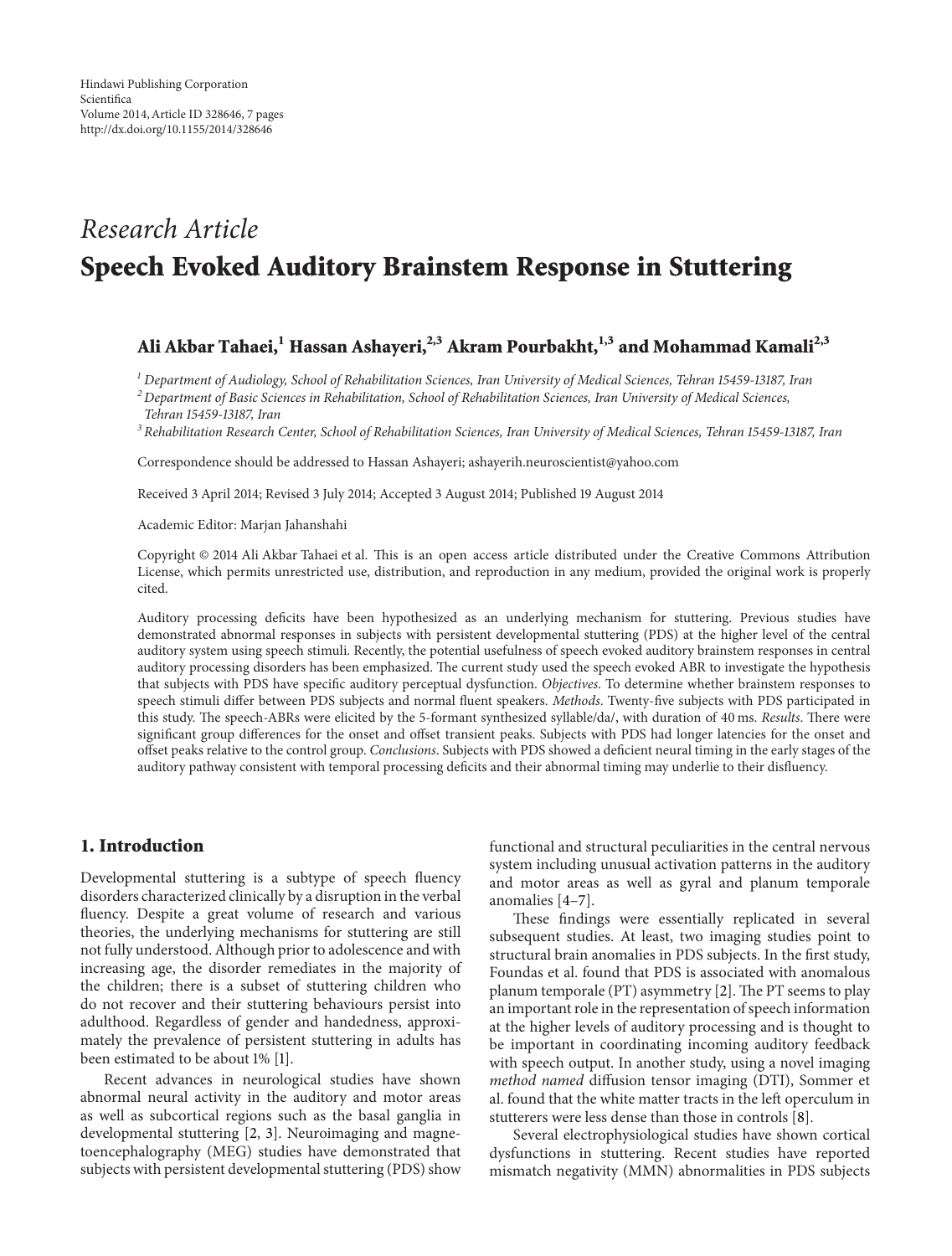that are more prominent in the left hemisphere. MMN, another negative component of ERPs, is believed to index automatic process involved in verbal sensory memory. Using simple pure tone stimuli and speech stimuli, Corbera et al. compared the MMN response between subjects with PDS and fluent speakers [9]. Although they found normal MMN responses for tonal stimuli in both groups, PDS subjects showed abnormal left mastoid MMN amplitude for speech stimuli. This finding is consistent with abnormalities primary auditory cortex of the left temporal-parietal region, a region involved in verbal sensory memory. Cuadrado and Weber-Fox investigated p600 late language related wave in subjects who stutter [10]. They found smaller p600 amplitudes in stutterers, suggesting atypical syntactic processing. Morgan et al. recorded P300 potentials from the left and right hemisphere in 8 stutters and compared the results with 8 matched controls [11]. They found larger p300 amplitudes in 60% of stutters (5 out of 8) in the left hemisphere. In contrast to stutterers in all normal fluent speakers the amplitude of P300 was larger in the right hemisphere.

Stuttering has also been considered as a timing deficit [12, 13]. Mistiming in stuttering is not restricted to the speech motor areas. Evidence in favor of timing deficits in the auditory cortex was reported by Beal et al. in a MEG study [14]. They measured auditory evoked magnetic fields in PDS subjects and fluent speakers during passive listening and active speaking tasks. Their results showed that adults with PDS had slower cortical timing (longer auditory M100 latencies) compared to fluent speakers, indicating impaired auditory motor integration. Also, according to the suggestion by Kent, subjects who stutter may be poorer at auditory temporal processing [15]. In addition, the result obtained from studies of central auditory processing in stuttering showed that stuttering adults differed from adults who not stutter in some aspects of auditory temporal information processing [9, 16–18].

Several investigators pointed to the auditory brainstem as a possible origin for a central auditory deficit in stutterers [16, 19, 20]. Electrophysiological tests such as auditory brainstem response (ABR) and frequency following response (FFR) have shown to be highly efficient in identifying brainstem timing deficits. A number of papers have offered convincing evidence that shows that the measurement of speech-ABR is a reliable technique for assessing brainstem timing in clinical populations who are suspected of auditory processing impairments [21]. The speech evoked ABR measurements offer a quantitative evaluation of the auditory pathways at the rostral part of the brainstem and are probably the most reliable of brainstem timing measures at this level. Apart from brainstem timing measures the speech-ABR offers invaluable information about pitch and harmonic encoding.

Three studies using synthetic sentence identificationipsilateral competing message (SSI-ICM) observed that stutterers perform worse than nonstutterers [22–24]. In another study, the binaural masking level difference (BMLD) test at 500 Hz was administered to 10 adults with developmental stuttering [16]. Adults who stutter displayed smaller MLDs relative to controls. This discrepancy suggests that PDS subjects may have a deficit in binaural interaction processing.

The BMLD is the improvement in the discrimination of a signal in the presence of the noise under dichotic listening conditions when the noise or signal deliver out of phase [25]. The encoding of interaural phase difference (ITD) as reflected by BMLD requires temporal processing in the order of microsecond and depends upon the integrity of ITDsensitive neurons in the brainstem nuclei [26]. Both tests are sensitive to brainstem dysfunction and need the subjects to use temporal information. These findings provide further support for an involvement of the brainstem in stuttering. The current study used the speech-ABR to test the hypothesis that subjects with PDS have specific auditory perceptual dysfunction at the level of brainstem.

#### **2. Methods and Materials**

*2.1. Subjects.* In this cross-sectional study, twenty-five individuals with PDS (21 male and 4 female; mean age: 24.48±3.99 years old; age range: 16–35 years) were recruited from the IRAN Society of Stuttering and the Speech Therapy Department of Iran University of Medical Sciences. Twenty-five fluent subjects (21 male and 4 female; mean age:  $22.44 \pm 2.32$ years old; age range: 16–35 years) served as the control group (Table 2). All volunteers used Persian as a native language and had normal hearing sensitivity (pure tone thresholds) at octave intervals ranging from 250 to 4000 Hz  $(\leq 20$  dB HL) and were free from otological or neurological problems. Both groups matched for education and sex distribution. All subjects were right-handed as checked by the Persian version of Edinburgh handedness questionnaire [27]. The clinical diagnosis of developmental stuttering and the severity of stuttering were assessed by speech language pathologists. Stutterers suffer from disease for more than ten years and none of them had intensive treatment programs for at least last year. Stuttering severity was measured by Persian version of the Stuttering Severity Instrument-3 (SSI-3) and ranged from mild to severe. All stuttering adults met the clinical criteria of developmental stuttering such as word-initial stuttering, presence of anxiety during stuttering, secondary behaviors, adaptation effect, and situational variations and were differentiated from neurogenic stuttering. Subjects with abnormal response to the click-ABR were excluded from the study. All stutterers and control subjects signed informed consent. The study was approved by the Medical Ethics Committee of Iran University of Medical Sciences.

*2.2. Stimulus and Recording Parameters.* The ABR data were gathered in a suitable room with a low background noise while subjects were watching a videotape. At the time of testing, subjects were positioned in a comfortable chair and were instructed to be motionless. Prior to the speech evoked ABR assessment, responses to the click-ABR were collected for all subjects. For the click evoked ABR two blocks of 2000 sweeps were delivered at 80 dB nHL to the right and left ears via insert ear phones (ER-3) at a rate of 13.3/s with alternating polarity and processed over a 10.66 ms averaging epoch. The recordings were collected using a band pass filter set to 100–3000 Hz. The speech-ABRs were obtained by the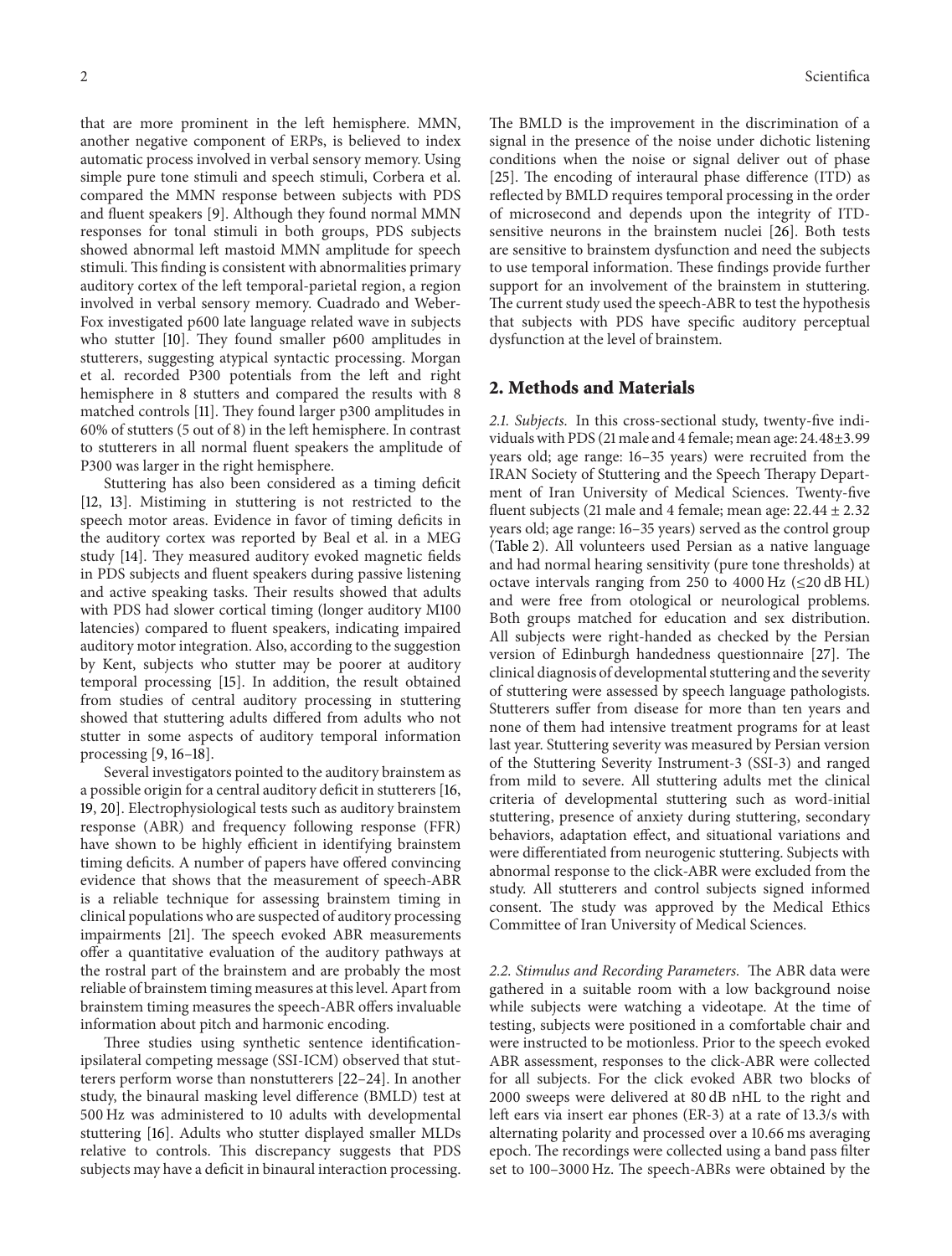Bio-logic Navigator Pro AEP System (Version 7) with vertical electrode array of three surface Ag-AgCl electrodes (active: Cz; reference: ipsilateral earlobe; ground: forehead) using a band pass filter set to 100–2000 Hz and were digitally sampled at 12 KHz (1024 points over 85.33 ms). The artifact rejection was set online to  $\pm 25 \mu V$  and all impedance electrodes were maintained under 3 KOhms. Two blocks of 3000 sweeps were delivered monaurally at 80 dB SPL to the right ear via insert ear phones (ER-3, Etymotic Research, Elk Grove Village, IL, USA) at a rate of 10.9/s with alternating polarity and averaged over an 85.33 ms time window (−15 ms pre-stimulus). The BioMARK responses were elicited by a 5 formant synthesized syllable/da/, with duration of 40 ms, which was produced using a Klatt synthesizer at the rate of 10 kHz (the default stimulus in the Biological system software). The fundamental frequency (F0), the first formant (F1), the second formant (F2), and the third formant (F3) shift linearly through the duration of the speech stimulus: the F0 and F1 rise from 105– 125 Hz and 455–720 Hz, respectively, while the F2 decreases from 1700 to 1222 Hz. The F3 reduces from 2550 to 2000 Hz. The last two formants (F4 and F5) *remain* fixed at 3600 Hz and 4600 Hz.

*2.3. Data Analysis.* After recording BioMARK responses, all data were converted to a text file using AEP to ASCII (version 1.6.0) and then were transferred to the Brainstem toolbox (Skoe & Kraus, 2010) for further analysis. This toolbox is a MATLAB-based package for conducting temporal and spectral analyses. Using the brainstem toolbox we determined timing (peaks: V-A-D-E-F-O), composite (VA inter-peak latency, VA inter-peak amplitude, VA slope) and spectral (F0- F1-HF) measures. Due to low detectability of the peak C (present in 80% of subjects), this wave was excluded from statistical analysis.

To achieve a higher confidence in the timing measures, we objectively detected all peaks via automated peak-picking algorithms in the brainstem toolbox. To obtain more detailed information regarding the frequency encoding in the sustained segment of the response, fast Fourier transform (FFT) was employed and the spectral magnitudes of the FFR were measured over a 11.4–40.6 ms time window in the three ranges of frequencies (F0: 103–121 Hz, F1: 454–719 Hz, and HF: 721–1155 Hz). Due to the upper limit of phase locking (1500 Hz) at the level of the rostral brainstem, F2 and the higher formants, which have higher frequencies, were not measured.

The data from two groups were found to be normally distributed as assessed by a Kolmogorov-Smirnov test. So for statistical analysis parametric tests were used. Independent sample *t*-tests were applied to determine any significant differences in the timing, composite, and spectral measures between stutterers and nonstutterers for each of the test variables. A Pearson product-moment correlation was performed to assess the relationship between severity of stuttering as scores indexed in SSI-3 and brainstem timing measures. Data collected by this research were statistically analyzed via SPSS version 17. For all statistical tests, the significance level was set at  $P < 0.05$ .

#### **3. Results**

Grand average waveforms for the click—ABR are shown in Figure 2. According to normative data for the click-ABR and in line with normative data in our lab the absolute latencies (I-III-V) and the interpeak latencies (I-III**,** III-V**,** and I-V) for all groups were within normal limits. Figure 1 displays grand average responses for the speech evoked ABR in the stutterers and in the control group. As shown in Figure 1, stutterers appear to have longer latency values and shallower VA slope than the control group for the transient portion of the speech-ABR. Statistical analysis revealed significant group differences for the wave V  $(t(48) = 3.43, P = 0.002)$ , wave A ( $t(48) = 2.83$ ,  $P = 0.008$ ), and wave O ( $t(46) = 3.66$ ,  $P = 0.001$ ). Based on independent samples *t*-tests stutterers had longer latencies for the onset and offset peaks relative to controls. *t*-tests comparisons yielded no significant latency differences for peak D ( $t(43) = 1.23$ ,  $P = 0.22$ ), peak E ( $t(46)$ )  $= 1.63$ ,  $P = 0.11$ ), and peak F ( $t(47) = 0.59$ ,  $P = 0.55$ ). Table 1 represents the mean and the standard deviation for each measure.

Analysis of composite measures (VA duration, VA interpeak amplitude, and VA slope) revealed significant group differences for the VA slope and the stuttering group had a shallower slope compared to the control group  $(t(48) = 2.42$ ,  $P = 0.02$ ).

For measuring the spectral amplitude of the fundamental frequency and its harmonics (F1 & HF) Fourier analysis was used. Based on fast Fourier analysis of the speech-ABR (11.4–40.6 ms) the spectral amplitude of F0 (80–121 Hz)-F1 (454–719 Hz) and HF (721–1155 Hz) did not differ statistically between the two groups {F0  $(t(48) = 0.060, P = 0.95)$ , F1  $(t(48) = -1.84, P = 0.07)$ , and HF  $(t(48) = -0.956, P = 0.34)$ .

To assess whether the brainstem timing deficit is related to the severity of stuttering, the latency of each peak was correlated with the score from the SSI by means of the Pearson correlation coefficient.There were significant correlations between stuttering severity and the latency of wave A  $(r =$ 0.45,  $P = 0.02$ ) as well as stuttering severity and the latency of wave O ( $r = 0.84$ ,  $P = 0.000$ ).

#### **4. Discussion**

To our knowledge this is the first study of speech-ABR in persistent developmental stuttering. In this study we investigated brainstem neural synchrony via the speech evoked ABR in a group of adults with persistent developmental stuttering. ABR components (I-V, I-III, and III-V) were equivalent to normative data for all subjects. The main findings of our investigation in the speech-ABR were significantly increased waves V, A, and O latencies, as well as a shallower VA slope in the stuttering group relative to the control group. We also found significant correlations between the latencies of transient measures (wave A and wave O) and stuttering severity.

In agreement with Kent's (1983) hypothesis the results presented in our study demonstrate that the brainstem response to transient events is less synchronous in PDS subjects as compared to controls.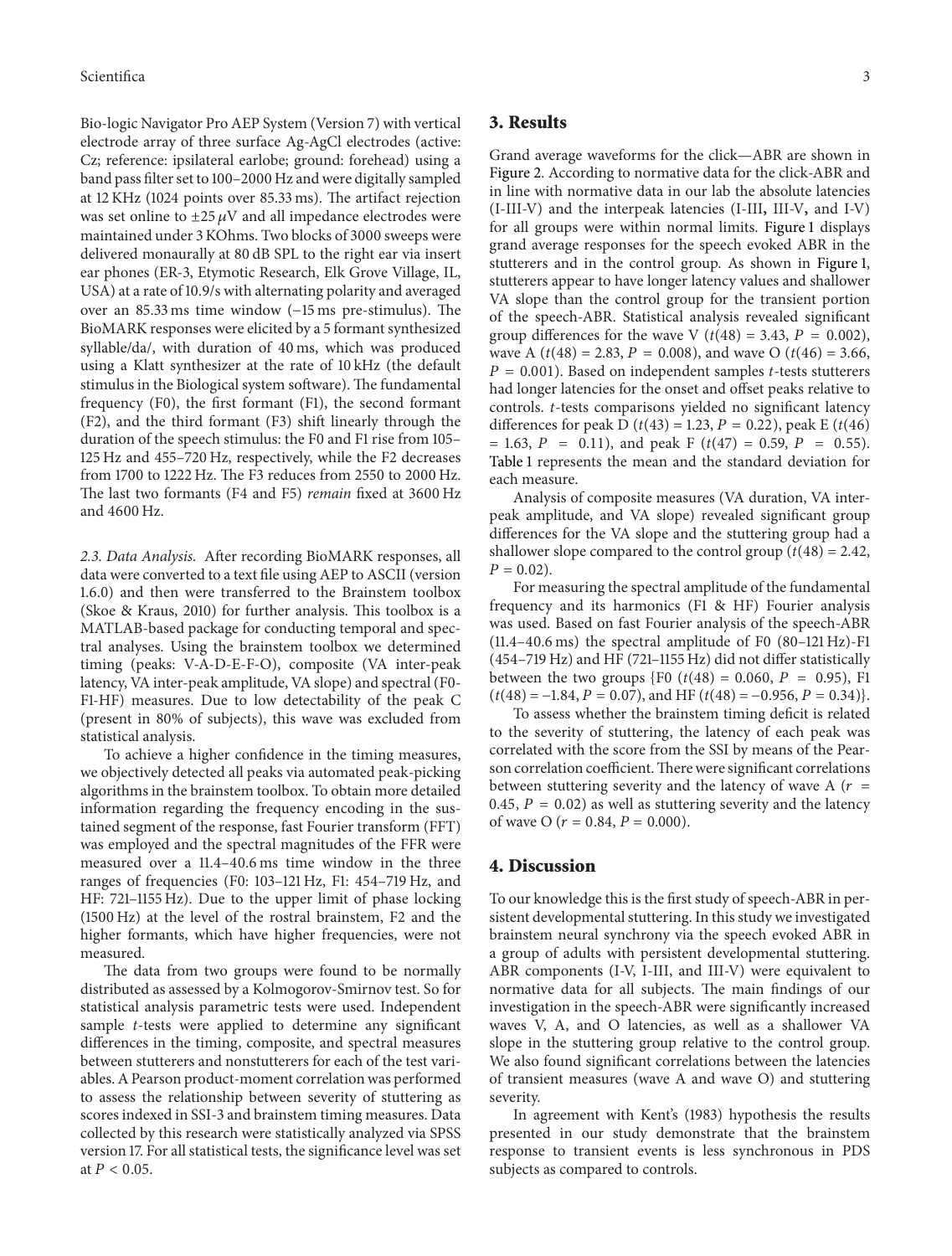

Figure 1: (a) Comparison of brainstem response to speech in controls (gray line) and subjects with persistent developmental stuttering (black line). (b) Auditory brainstem response to speech sounds in stutterers showed significant prolongations in the onset responses (waves V and A) as well as for the offset response (wave O). PDS = persistent developmental stuttering.

|                             | Control       | <b>PDS</b>    | $P$ value |
|-----------------------------|---------------|---------------|-----------|
| Latency measures (ms)       |               |               |           |
| $\rm V$                     | 6.57(0.09)    | 6.75(0.24)    | 0.002     |
| A                           | 7.54(0.18)    | 7.80(0.41)    | 0.008     |
| $\mathbf D$                 | 22.57(0.44)   | 22.73(0.45)   | 0.22      |
| E                           | 30.91(0.33)   | 31.09(0.41)   | 0.11      |
| F                           | 39.58(0.46)   | 39.63(0.44)   | 0.55      |
| $\mathcal{O}$               | 48.08(0.25)   | 48.41(0.36)   | 0.001     |
| Composite measures          |               |               |           |
| VA duration (ms)            | 0.96(0.12)    | 1.06(0.24)    | 0.09      |
| VA amp $(\mu V)$            | 0.31(0.08)    | 0.28(0.10)    | 0.21      |
| VA slope (ms/lV)            | $-0.33(0.08)$ | $-0.27(0.09)$ | 0.02      |
| Spectral measures $(\mu V)$ |               |               |           |
| F0                          | 0.0480(0.024) | 0.0483(0.017) | 0.95      |
| F1                          | 0.0088(0.003) | 0.0074(0.002) | 0.07      |
| HF                          | 0.0036(0.001) | 0.0032(0.001) | 0.34      |

Table 1: Mean and standard deviation for latency, composite, and spectral measures.

PDS: persistent developmental stuttering.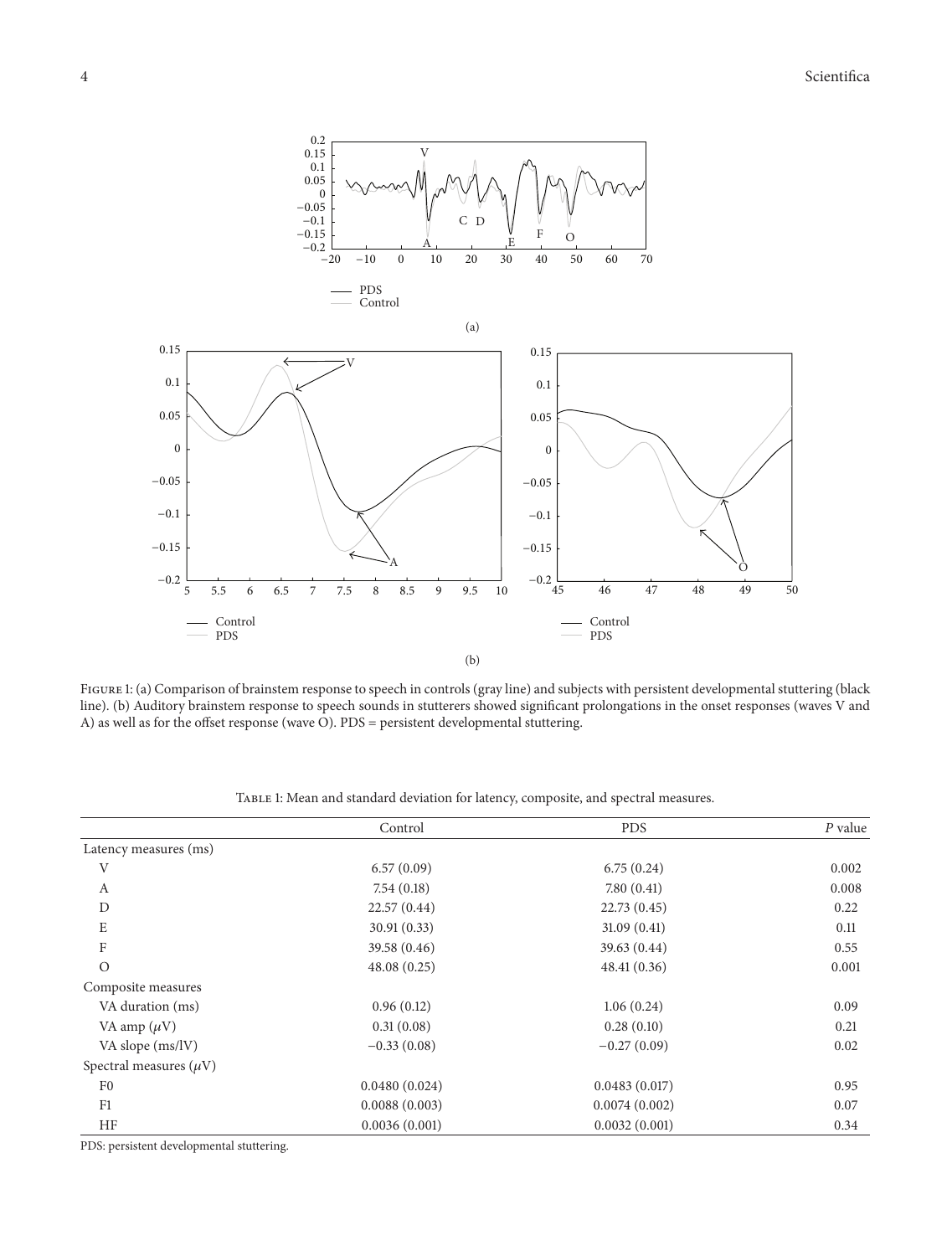Scientifica **5** 



Figure 2: Grand average waveforms for the click evoked ABR in stutterers and controls. ABR waves I-V latency interval in stuttering adults was equivalent to normal control subjects.

Table 2: Demographic characteristics of stutterers and controls.

|                    | <b>Stutterers</b> | Controls       |
|--------------------|-------------------|----------------|
| Number of subjects | 25                | 25             |
| Gender             | 21 M/4 F          | 21 M/4 F       |
| Age                | $24.48 \pm 3.99$  | $22.44 + 2.32$ |
| Education          | $12.2 + 4.2$      | $13.5 + 1.2$   |

*4.1. Click Evoked ABR.* According to normative data for the click-ABR and in line with normative data in our lab absolute latencies (I-III-V) and interpeak latencies (I-III**,** III-V**,** and I-V) for all groups (stutterers and control group) were within normal limits. The results regarding theauditory brainstem responses in stuttering are, however, contradictory. Some researchers found significant differences in ABR components between stutterers and nonstutterers [19, 20]. In contrast and in line with our results, others questioned these findings and failed to show differences in central conduction time of ABRs between stutterers and controls [28, 29]. Some of the disparate findings in this regard are due to differences in the methodology of studies and pathological heterogeneity of stuttering.

Interestingly, this study showed that at least in a subgroup of stutterers, alterations in neural synchrony in the brainstem response to/da/stimuli may occur prior to any significant shifts in the latencies of the click-ABR components. This result indicates that an ABR with normal latency values does not exclude the possibility of timing deficits in the midbrain. Despite the high sensitivity of electrophysiological tests such as ABR in central lesion at the caudal part of the brainstem, they may fail in detecting subtle central auditory deficits at the upper levels. Masuda et al. described a report in which partial inferior colliculus destruction and medial geniculate body degeneration had no effect on the click-ABR [30]. Thus it seems that the speech-ABR gives further information about subcortical information processing complementary to that obtained by the click-ABR [31].

*4.2. Speech Evoked ABR.* Analysis of timing measures showed statistically significant difference between the two groups for the aperiodic part of the response. The onset peaks (waves A and V) were significantly longer for stutterers versus control group and the majority of subjects in stuttering group had abnormal delay for the offset peak (wave O). The presence of aberrant brainstem timing in PDS subjects demonstrates that the neural response to rapid acoustic transients is less synchronous in PDS subjects as compared to controls.

In our study, adults with PDS showed FFR interwave latency values comparable to that of the control group and comparison of the F0 magnitude between stutterers and nonstutterers yielded no significant magnitude differences. The lack of magnitude differences in the frequency encoding components (fundamental frequency, first formant, and high frequencies: frequencies between F1 and F2) shows that neither pitch nor harmonic encoding is impaired in stuttering.

In line with the results of behavioral investigations of central auditory processing in persistent stuttering, the differences between groups in the onset and offset timing (V-A-O), but not in the F1 and HF magnitudes, demonstrate that problem exists in temporal processing rather than spectral encoding. The results of the present study are consistent with Kramer et al. [16]. They found no group differences on the synthetic sentence identification-ipsilateral competing message (SSI-ICM) between stutterers and nonstutterers. The identification of the target sentence in the SSI-ICM largely relies on spectral processing. On the other hand, their findings on the binaural masking level difference demonstrated that adults with persistent developmental stuttering had significantly poorer temporal processing compared to fluent speakers.

Two likely explanations can be described for these temporal abnormalities. One explanation for the shallower slope and longer latencies of the fast onset components of speech-ABR in subjects with PDS may be linked to the timing disturbance in the auditory pathways, which results in asynchronous transmission of auditory afferent information and inefficient processing of stop consonants. Speech encoding requires precise temporal information [9]. Thus, the involvement of the neural generators of onset and**/**or offset responses within the brainstem might be the cause of brainstem timing deficits in stutterers.

Another explanation is top down influences. Subcortical speech encoding is affected by top down processes (memory, language experience, and attention) through the corticofugal system and such effects can change the response properties of the neurons within the brainstem structures [32]. Further evidence of an association between auditory function at the brainstem and the cortex can be seen in studies showing abnormal brainstem timing in subjects with cortical dysfunction [31]. Since there are projections from the cortex to the rostral and caudal part of the brainstem, it could be inferred that cortical dysfunction leads to aberrant corticofugal feedback on the subcortical regions, which eventually produces impaired neural synchrony at the level of the brainstem. This argument is also supported by animal models, in which ablation of primary auditory cortex changed the neural response properties in the inferior colliculus [32]. Whether asynchronous response to rapid acoustic transients can be related to bottom up mechanisms or result from the top down mechanisms is still debated. It appears reasonable that both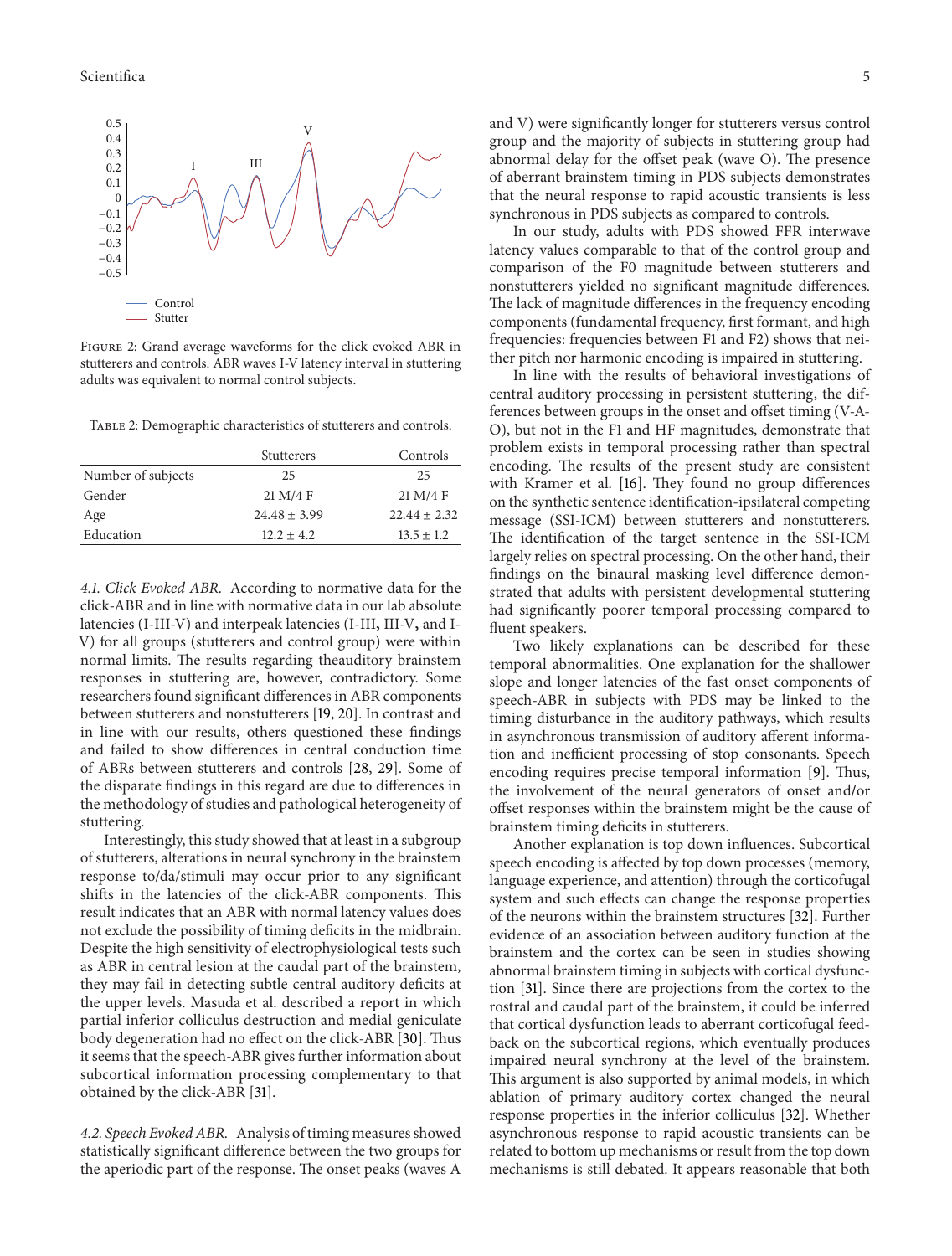are engaged, although the range of contribution of each is unknown.

The most likely explanation for different findings of the speech and click evoked responses is that the stimuli used were not comparable. It has been suggested that different mechanisms are likely participated to encode the click versus speech stimuli. Because of backward masking effect (effect of vowel on brief consonant), the speech stimuli may be more challenging to the central auditory system. Discrepancy between the encoding of these stimuli indicates that abnormal timing deficit as revealed by the speech-ABRs is related to differences in synchronization of response generators. The outcomes of the current investigation suggest that PDS subjects have deficient neural timing in response to the onset and offset of speech stimulus. In this study, despite the lack of group differences in the encoding of source cues (information relating F0 or pitch encoding), there were significant differences for some of filter cues (information relating timing and harmonic encoding). These results indicate that stuttering is associated with subtle impairment of speech encoding at the brainstem.

*4.3. Clinical Implication.* Cognitive factors (such as working memory and attention) are linked to speech perception and production. Considering the effects of high level cognitive processes on the speech-ABR [33, 34], we suppose that the speech-ABR can be used as an objective means for monitoring the stuttering remediation following speech fluency shaping programs in subjects who stutter. Further investigation is needed to confirm this assumption. The information gathered from this study can be used to improve our understanding of persistent developmental stuttering and its relationship to auditory abnormality. On the basis of current studies, the brainstem response to the synthesized speech sounds seems to have considerable promise for utilization in clinical populations. Nevertheless, further research is needed before it can receive widespread acceptance.

*4.4. Conclusion.* These findings demonstrated that adults with persistent developmental stuttering have neural encoding deficits for timing features at the early stages of the auditory pathway. Furthermore, these results provide a positive correlation between stuttering severity and auditory perceptual deficit in developmental stuttering which demonstrate the relevance of speech perception networks to speech production.

## **Conflict of Interests**

The authors declare that there is no conflict of interests regarding the publication of this paper.

# **Acknowledgments**

The authors thank Dr. Nahid Jalilvand (Head of Speech Therapy, Department of Iran, University of Medical Sciences) for recruiting patients and Dr. Saeed Farahani and Mr. Hadadzadeh for their cooperation during this study. The

authors also thank the students, staff, and patients who took part in this study. The authors are grateful to Dr. Erika Skoe for sending the brainstem toolbox.This study was funded and supported by Iran University of Medical Sciences (IUMS).

## **References**

- [1] E. Yairi and N. Ambrose, "Epidemiology of stuttering: 21st century advances," *Journal of Fluency Disorders*, vol. 38, no. 2, pp. 66–87, 2013.
- [2] A. L. Foundas, A. M. Bollich, D. M. Corey, M. Hurley, and K. M. Heilman, "Anomalous anatomy of speech-language areas in adults with persistent developmental stuttering," *Neurology*, vol. 57, no. 2, pp. 207–215, 2001.
- [3] R. J. Ingham, "Brain imaging studies of developmental stuttering," *Journal of Communication Disorders*, vol. 34, no. 6, pp. 493–516, 2001.
- [4] A. R. Braun, M. Varga, S. Stager et al., "Altered patterns of cerebral activity during speech and language production in developmental stuttering. An H2(15)O positron emission tomography study," *Brain*, vol. 120, no. 5, pp. 761–784, 1997.
- [5] P. T. Fox, R. J. Ingham, J. C. Ingham et al., "A PET study of the neural systems of stuttering," *Nature*, vol. 382, no. 6587, pp. 158– 162, 1996.
- [6] S.-E. Chang, M. K. Kenney, T. M. J. Loucks, and C. L. Ludlow, "Brain activation abnormalities during speech and non-speech in stuttering speakers," *NeuroImage*, vol. 46, no. 1, pp. 201–212, 2009.
- [7] A. L. Foundas, A. M. Bollich, J. Feldman et al., "Aberrant auditory processing and atypical planum temporale in developmental stuttering," *Neurology*, vol. 63, no. 9, pp. 1640–1646, 2004.
- [8] M. Sommer, M. A. Koch, W. Paulus, C. Weiller, and C. Büchel, "Disconnection of speech-relevant brain areas in persistent developmental stuttering," *The Lancet*, vol. 360, no. 9330, pp. 380–383, 2002.
- [9] S. Corbera, M. J. Corral, C. Escera, and M. A. Idiazábal, "Abnormal speech sound representation in persistent developmental stuttering," *Neurology*, vol. 65, no. 8, pp. 1246–1252, 2005.
- [10] E. M. Cuadrado and C. M. Weber-Fox, "Atypical syntactic processing in individuals who stutter: evidence from eventrelated brain potentials and behavioral measures," *Journal of Speech, Language, and Hearing Research*, vol. 46, no. 4, pp. 960– 976, 2003.
- [11] M. D. Morgan, J. L. Cranford, and K. Burk, "P300 event-related potentials in stutterers and nonstutterers," *Journal of Speech, Language, and Hearing Research*, vol. 40, no. 6, pp. 1334–1340, 1997.
- [12] P. A. Alm, "Stuttering and the basal ganglia circuits: a critical review of possible relations," *Journal of Communication Disorders*, vol. 37, no. 4, pp. 325–369, 2004.
- [13] C. L. Ludlow and T. Loucks, "Stuttering: a dynamic motor control disorder," *Journal of Fluency Disorders*, vol. 28, no. 4, pp. 273–295, 2003.
- [14] D. S. Beal, D. O. Cheyne, V. L. Gracco, M. A. Quraan, M. J. Taylor, and L. F. De Nil, "Auditory evoked fields to vocalization during passive listening and active generation in adults who stutter," *NeuroImage*, vol. 52, no. 4, pp. 1645–1653, 2010.
- [15] R. D. Kent, "Stuttering as a temporal programming disorder," in *Nature and Treatment of Stuttering: New Directions*, R. F. Curlee